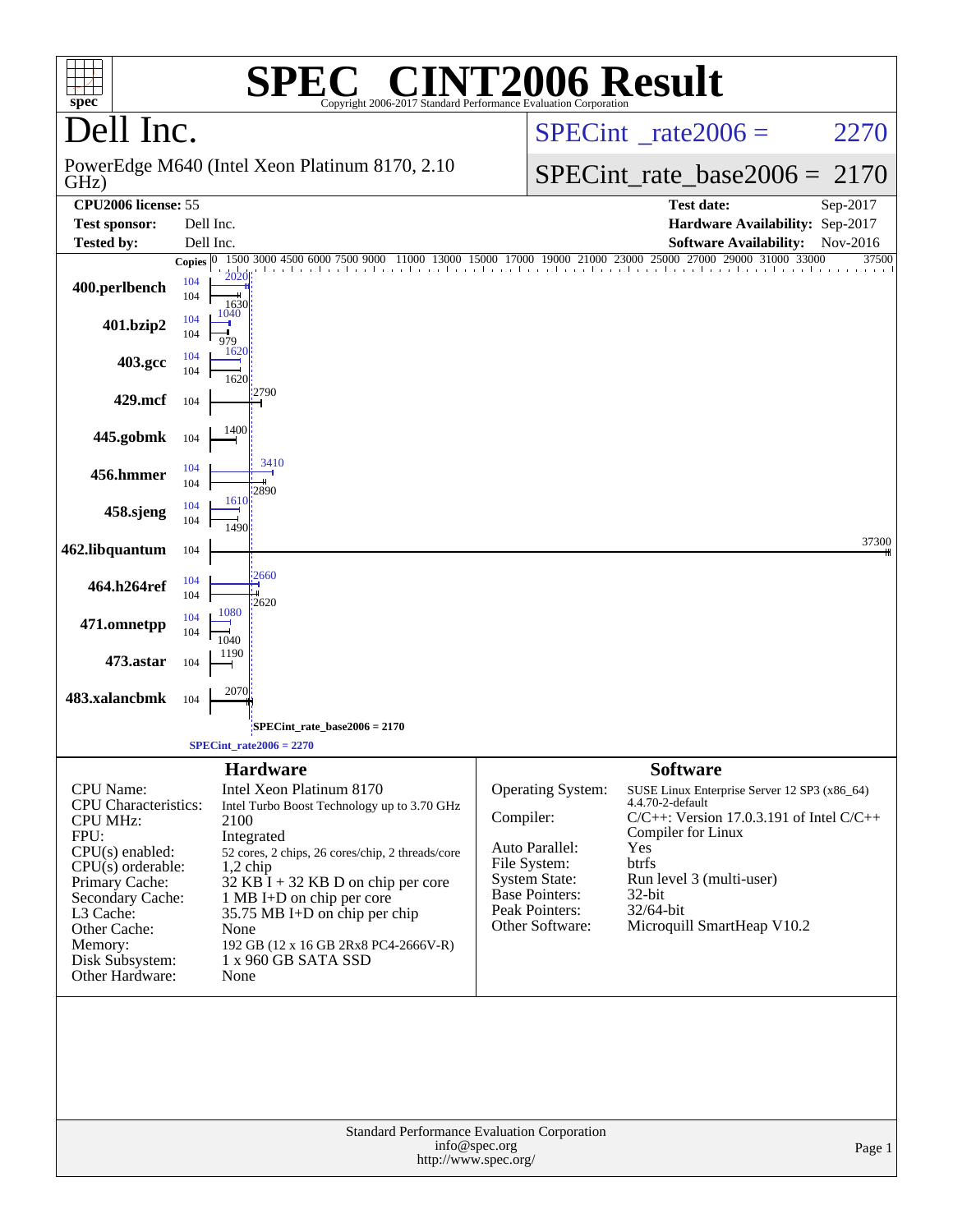

## Dell Inc.

GHz) PowerEdge M640 (Intel Xeon Platinum 8170, 2.10 SPECint rate  $2006 = 2270$ 

#### [SPECint\\_rate\\_base2006 =](http://www.spec.org/auto/cpu2006/Docs/result-fields.html#SPECintratebase2006) 2170

**[CPU2006 license:](http://www.spec.org/auto/cpu2006/Docs/result-fields.html#CPU2006license)** 55 **[Test date:](http://www.spec.org/auto/cpu2006/Docs/result-fields.html#Testdate)** Sep-2017 **[Test sponsor:](http://www.spec.org/auto/cpu2006/Docs/result-fields.html#Testsponsor)** Dell Inc. **[Hardware Availability:](http://www.spec.org/auto/cpu2006/Docs/result-fields.html#HardwareAvailability)** Sep-2017 **[Tested by:](http://www.spec.org/auto/cpu2006/Docs/result-fields.html#Testedby)** Dell Inc. **[Software Availability:](http://www.spec.org/auto/cpu2006/Docs/result-fields.html#SoftwareAvailability)** Nov-2016

#### **[Results Table](http://www.spec.org/auto/cpu2006/Docs/result-fields.html#ResultsTable)**

| <b>Base</b>        |                                                                                                          |                |       |                |       |                |               | <b>Peak</b>   |                |              |                |              |                |              |
|--------------------|----------------------------------------------------------------------------------------------------------|----------------|-------|----------------|-------|----------------|---------------|---------------|----------------|--------------|----------------|--------------|----------------|--------------|
| <b>Benchmark</b>   | <b>Copies</b>                                                                                            | <b>Seconds</b> | Ratio | <b>Seconds</b> | Ratio | <b>Seconds</b> | Ratio         | <b>Copies</b> | <b>Seconds</b> | <b>Ratio</b> | <b>Seconds</b> | <b>Ratio</b> | <b>Seconds</b> | <b>Ratio</b> |
| 400.perlbench      | 104                                                                                                      | 615            | 1650  | 625            | 1630  | 677            | 1500l         | 104           | 531            | 1910         | 504            | 2020         | 488            | 2080         |
| 401.bzip2          | 104                                                                                                      | 982            | 1020  | 1025           | 979   | 1105           | 908           | 104           | 982            | 1020         | 967            | 1040         | 931            | 1080         |
| $403.\mathrm{gcc}$ | 104                                                                                                      | 518            | 1620  | 516            | 1620  | 517            | 1620          | 104           | 516            | 1620         | 516            | 1620         | 517            | 1620         |
| $429$ mcf          | 104                                                                                                      | 340            | 2790  | 337            | 2820  | 341            | 2790          | 104           | 340            | 2790         | 337            | 2820         | 341            | 2790         |
| $445$ .gobmk       | 104                                                                                                      | 782            | 1390  | 782            | 1400  | 780            | 1400l         | 104           | 782            | 1390         | 782            | 1400         | 780            | 1400         |
| 456.hmmer          | 104                                                                                                      | 337            | 2880  | 336            | 2890  | 322            | 3020          | 104           | 284            | 3410         | 282            | 3440         | 284            | 3410         |
| $458$ .sjeng       | 104                                                                                                      | 848            | 1480  | 847            | 1490  | 847            | 1490          | 104           | 783            | 1610         | 784            | 1610         | 784            | 1610         |
| 462.libquantum     | 104                                                                                                      | 57.8           | 37300 | 57.7           | 37300 | 58.0           | 37100         | 104           | 57.8           | 37300        | 57.7           | 37300        | 58.0           | 37100        |
| 464.h264ref        | 104                                                                                                      | 876            | 2630  | 880            | 2620  | 900            | 2560          | 104           | 859            | 2680         | 866            | 2660         | 874            | 2630         |
| 471.omnetpp        | 104                                                                                                      | 630            | 1030  | 628            | 1040  | 627            | 1040 <b> </b> | 104           | 601            | 1080         | 601            | 1080         | 600            | 1080         |
| $473$ . astar      | 104                                                                                                      | 622            | 1170  | 614            | 1190  | 614            | 1190          | 104           | 622            | 1170         | 614            | 1190         | 614            | 1190         |
| 483.xalancbmk      | 104                                                                                                      | 357            | 2010  | 347            | 2070  | 308            | 2330          | 104           | 357            | 2010         | 347            | 2070         | 308            | 2330         |
|                    | Results appear in the order in which they were run. Bold underlined text indicates a median measurement. |                |       |                |       |                |               |               |                |              |                |              |                |              |

#### **[Submit Notes](http://www.spec.org/auto/cpu2006/Docs/result-fields.html#SubmitNotes)**

 The numactl mechanism was used to bind copies to processors. The config file option 'submit' was used to generate numactl commands to bind each copy to a specific processor. For details, please see the config file.

#### **[Operating System Notes](http://www.spec.org/auto/cpu2006/Docs/result-fields.html#OperatingSystemNotes)**

Stack size set to unlimited using "ulimit -s unlimited"

#### **[Platform Notes](http://www.spec.org/auto/cpu2006/Docs/result-fields.html#PlatformNotes)**

 BIOS settings: Sub NUMA Cluster enabled Virtualization Technology disabled System Profile set to Custom CPU Performance set to Maximum Performance C States set to autonomous C1E disabled Uncore Frequency set to Dynamic Energy Efficiency Policy set to Performance Memory Patrol Scrub disabled Logical Processor enabled CPU Interconnect Bus Link Power Management disabled PCI ASPM L1 Link Power Management disabled Sysinfo program /root/cpu2006-1.2\_ic17u3/config/sysinfo.rev6993 Revision 6993 of 2015-11-06 (b5e8d4b4eb51ed28d7f98696cbe290c1) running on linux-ejwa Tue Sep 12 23:17:48 2017

Continued on next page

Standard Performance Evaluation Corporation [info@spec.org](mailto:info@spec.org) <http://www.spec.org/>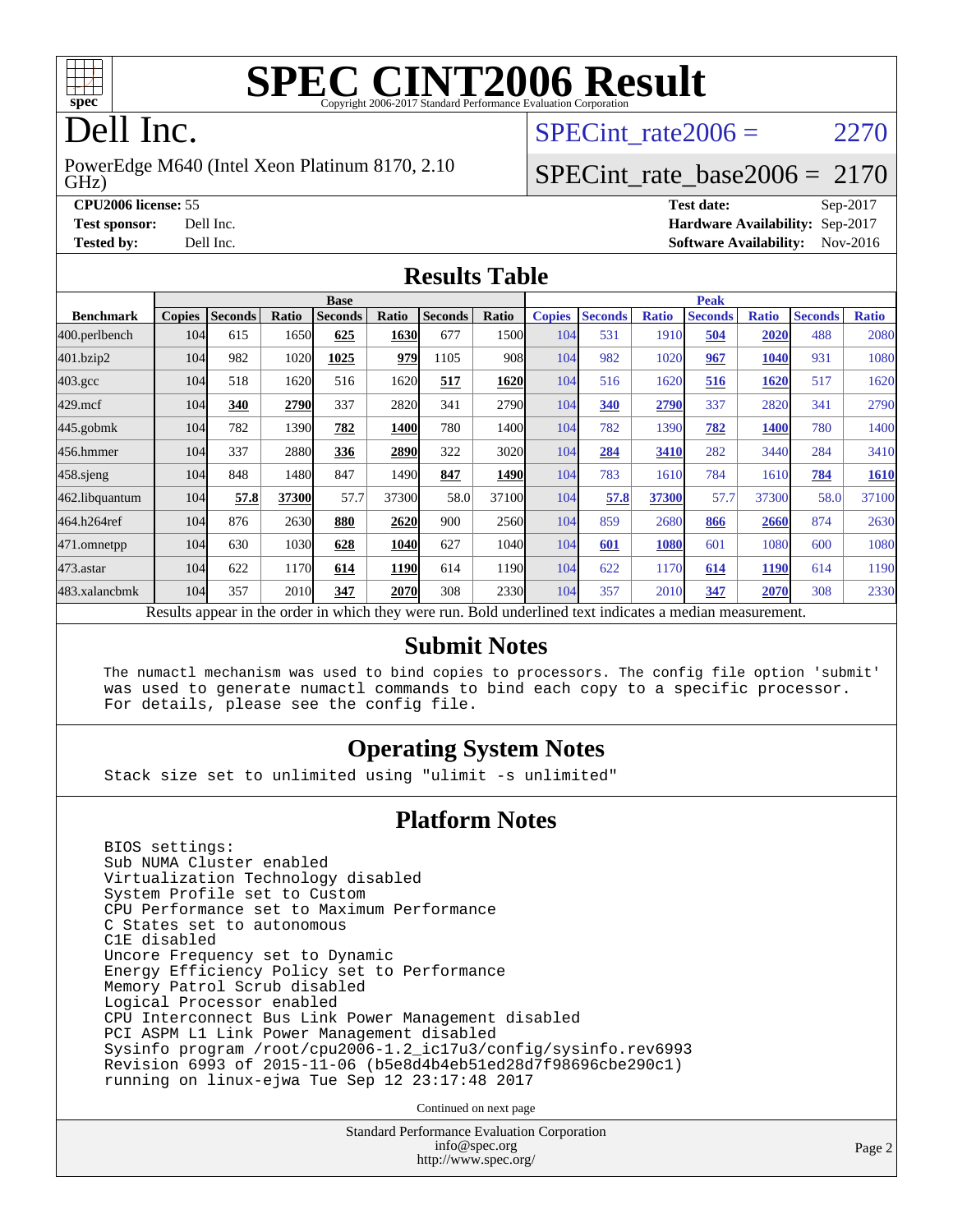

Dell Inc.

GHz) PowerEdge M640 (Intel Xeon Platinum 8170, 2.10  $SPECTnt_rate2006 = 2270$ 

[SPECint\\_rate\\_base2006 =](http://www.spec.org/auto/cpu2006/Docs/result-fields.html#SPECintratebase2006) 2170

**[CPU2006 license:](http://www.spec.org/auto/cpu2006/Docs/result-fields.html#CPU2006license)** 55 **[Test date:](http://www.spec.org/auto/cpu2006/Docs/result-fields.html#Testdate)** Sep-2017 **[Test sponsor:](http://www.spec.org/auto/cpu2006/Docs/result-fields.html#Testsponsor)** Dell Inc. **[Hardware Availability:](http://www.spec.org/auto/cpu2006/Docs/result-fields.html#HardwareAvailability)** Sep-2017 **[Tested by:](http://www.spec.org/auto/cpu2006/Docs/result-fields.html#Testedby)** Dell Inc. **[Software Availability:](http://www.spec.org/auto/cpu2006/Docs/result-fields.html#SoftwareAvailability)** Nov-2016

#### **[Platform Notes \(Continued\)](http://www.spec.org/auto/cpu2006/Docs/result-fields.html#PlatformNotes)**

| <b>Standard Performance Evaluation Corporation</b><br>info@spec.org<br>http://www.spec.org/                                                                                                                                                                                                                                                                                            | Page |
|----------------------------------------------------------------------------------------------------------------------------------------------------------------------------------------------------------------------------------------------------------------------------------------------------------------------------------------------------------------------------------------|------|
| Continued on next page                                                                                                                                                                                                                                                                                                                                                                 |      |
| SPEC is set to: /root/cpu2006-1.2_ic17u3<br>Size Used Avail Use% Mounted on<br>Filesystem<br>Type<br>855G<br>/dev/sda3<br>btrfs<br>7.0G 848G<br>$1\%$ /<br>Additional information from dmidecode:                                                                                                                                                                                      |      |
| run-level 3 Sep 12 23:17                                                                                                                                                                                                                                                                                                                                                               |      |
| uname $-a$ :<br>Linux linux-ejwa 4.4.70-2-default #1 SMP Wed Jun 7 15:12:06 UTC 2017<br>(4502c76) x86_64 x86_64 x86_64 GNU/Linux                                                                                                                                                                                                                                                       |      |
| $PATCHLEVEL = 3$<br># This file is deprecated and will be removed in a future service pack or<br>release.<br># Please check /etc/os-release for details about this release.<br>os-release:<br>NAME="SLES"<br>VERSION="12-SP3"<br>VERSION ID="12.3"<br>PRETTY_NAME="SUSE Linux Enterprise Server 12 SP3"<br>ID="sles"<br>$ANSI$ _COLOR=" $0:32$ "<br>CPE NAME="cpe:/o:suse:sles:12:sp3" |      |
| From /etc/*release* /etc/*version*<br>SuSE-release:<br>SUSE Linux Enterprise Server 12 (x86_64)<br>$VERSION = 12$                                                                                                                                                                                                                                                                      |      |
| From /proc/meminfo<br>MemTotal:<br>196681728 kB<br>HugePages_Total:<br>$\Omega$<br>Hugepagesize:<br>2048 kB                                                                                                                                                                                                                                                                            |      |
| physical 1: cores 0 1 2 3 4 5 6 8 9 10 11 12 13 16 17 18 19 20 21 22 24 25<br>26 27 28 29<br>cache size : 36608 KB                                                                                                                                                                                                                                                                     |      |
| caution.)<br>cpu cores $: 26$<br>siblings : 52<br>physical 0: cores 0 1 2 3 4 5 6 8 9 10 11 12 13 16 17 18 19 20 21 22 24 25<br>26 27 28 29                                                                                                                                                                                                                                            |      |
| From /proc/cpuinfo<br>model name: $Intel(R)$ Xeon $(R)$ Platinum 8170 CPU @ 2.10GHz<br>2 "physical id"s (chips)<br>104 "processors"<br>cores, siblings (Caution: counting these is hw and system dependent.<br>The<br>following excerpts from /proc/cpuinfo might not be reliable. Use with                                                                                            |      |
| This section contains SUT (System Under Test) info as seen by<br>some common utilities. To remove or add to this section, see:<br>http://www.spec.org/cpu2006/Docs/config.html#sysinfo                                                                                                                                                                                                 |      |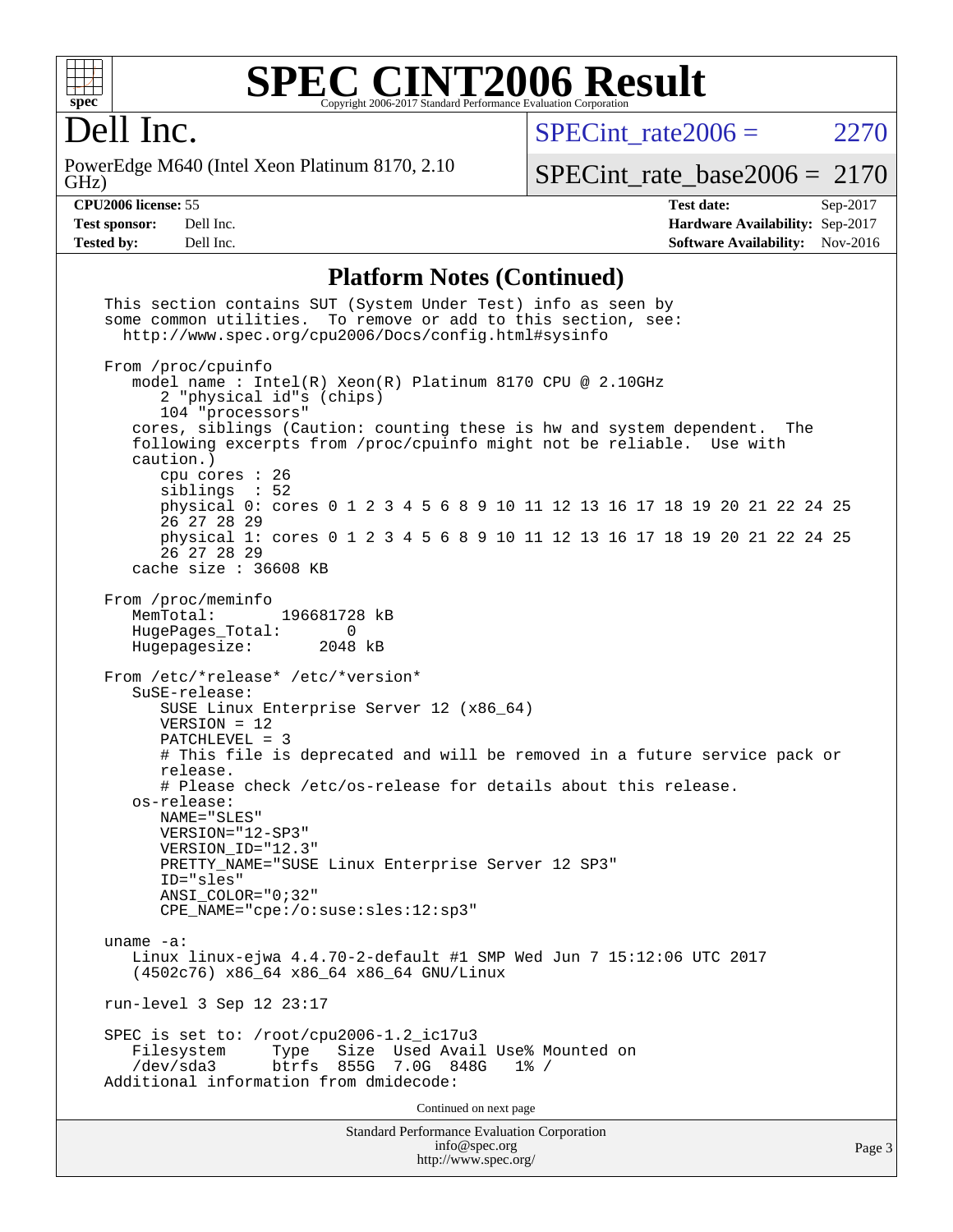

#### **[SPEC CINT2006 Result](http://www.spec.org/auto/cpu2006/Docs/result-fields.html#SPECCINT2006Result)** Copyright 2006-2017 Standard Performance Evaluation

### Dell Inc.

GHz) PowerEdge M640 (Intel Xeon Platinum 8170, 2.10 SPECint rate  $2006 = 2270$ 

[SPECint\\_rate\\_base2006 =](http://www.spec.org/auto/cpu2006/Docs/result-fields.html#SPECintratebase2006) 2170

**[CPU2006 license:](http://www.spec.org/auto/cpu2006/Docs/result-fields.html#CPU2006license)** 55 **[Test date:](http://www.spec.org/auto/cpu2006/Docs/result-fields.html#Testdate)** Sep-2017 **[Test sponsor:](http://www.spec.org/auto/cpu2006/Docs/result-fields.html#Testsponsor)** Dell Inc. **[Hardware Availability:](http://www.spec.org/auto/cpu2006/Docs/result-fields.html#HardwareAvailability)** Sep-2017 **[Tested by:](http://www.spec.org/auto/cpu2006/Docs/result-fields.html#Testedby)** Dell Inc. **[Software Availability:](http://www.spec.org/auto/cpu2006/Docs/result-fields.html#SoftwareAvailability)** Nov-2016

#### **[Platform Notes \(Continued\)](http://www.spec.org/auto/cpu2006/Docs/result-fields.html#PlatformNotes)**

 Warning: Use caution when you interpret this section. The 'dmidecode' program reads system data which is "intended to allow hardware to be accurately determined", but the intent may not be met, as there are frequent changes to hardware, firmware, and the "DMTF SMBIOS" standard.

 BIOS Dell Inc. 1.0.0 08/10/2017 Memory: 9x 002C00B3002C 18ASF2G72PDZ-2G6D1 16 GB 2 rank 2666 MHz 3x 00AD00B300AD HMA82GR7AFR8N-VK 16 GB 2 rank 2666 MHz 4x Not Specified Not Specified

(End of data from sysinfo program)

#### **[General Notes](http://www.spec.org/auto/cpu2006/Docs/result-fields.html#GeneralNotes)**

Environment variables set by runspec before the start of the run: LD\_LIBRARY\_PATH = "/root/cpu2006-1.2\_ic17u3/lib/ia32:/root/cpu2006-1.2\_ic17u3/lib/intel64:/root/cpu2006-1.2\_ic17u3/sh10.2"

 Binaries compiled on a system with 1x Intel Core i7-4790 CPU + 32GB RAM memory using Redhat Enterprise Linux 7.2 Transparent Huge Pages enabled by default Filesystem page cache cleared with: shell invocation of 'sync; echo 3 > /proc/sys/vm/drop\_caches' prior to run runspec command invoked through numactl i.e.: numactl --interleave=all runspec <etc>

### **[Base Compiler Invocation](http://www.spec.org/auto/cpu2006/Docs/result-fields.html#BaseCompilerInvocation)**

[C benchmarks](http://www.spec.org/auto/cpu2006/Docs/result-fields.html#Cbenchmarks):

[icc -m32 -L/opt/intel/compilers\\_and\\_libraries\\_2017/linux/lib/ia32](http://www.spec.org/cpu2006/results/res2017q4/cpu2006-20170918-49912.flags.html#user_CCbase_intel_icc_c29f3ff5a7ed067b11e4ec10a03f03ae)

[C++ benchmarks:](http://www.spec.org/auto/cpu2006/Docs/result-fields.html#CXXbenchmarks)

[icpc -m32 -L/opt/intel/compilers\\_and\\_libraries\\_2017/linux/lib/ia32](http://www.spec.org/cpu2006/results/res2017q4/cpu2006-20170918-49912.flags.html#user_CXXbase_intel_icpc_8c35c7808b62dab9ae41a1aa06361b6b)

### **[Base Portability Flags](http://www.spec.org/auto/cpu2006/Docs/result-fields.html#BasePortabilityFlags)**

 400.perlbench: [-D\\_FILE\\_OFFSET\\_BITS=64](http://www.spec.org/cpu2006/results/res2017q4/cpu2006-20170918-49912.flags.html#user_basePORTABILITY400_perlbench_file_offset_bits_64_438cf9856305ebd76870a2c6dc2689ab) [-DSPEC\\_CPU\\_LINUX\\_IA32](http://www.spec.org/cpu2006/results/res2017q4/cpu2006-20170918-49912.flags.html#b400.perlbench_baseCPORTABILITY_DSPEC_CPU_LINUX_IA32) 401.bzip2: [-D\\_FILE\\_OFFSET\\_BITS=64](http://www.spec.org/cpu2006/results/res2017q4/cpu2006-20170918-49912.flags.html#user_basePORTABILITY401_bzip2_file_offset_bits_64_438cf9856305ebd76870a2c6dc2689ab) 403.gcc: [-D\\_FILE\\_OFFSET\\_BITS=64](http://www.spec.org/cpu2006/results/res2017q4/cpu2006-20170918-49912.flags.html#user_basePORTABILITY403_gcc_file_offset_bits_64_438cf9856305ebd76870a2c6dc2689ab) 429.mcf: [-D\\_FILE\\_OFFSET\\_BITS=64](http://www.spec.org/cpu2006/results/res2017q4/cpu2006-20170918-49912.flags.html#user_basePORTABILITY429_mcf_file_offset_bits_64_438cf9856305ebd76870a2c6dc2689ab) 445.gobmk: [-D\\_FILE\\_OFFSET\\_BITS=64](http://www.spec.org/cpu2006/results/res2017q4/cpu2006-20170918-49912.flags.html#user_basePORTABILITY445_gobmk_file_offset_bits_64_438cf9856305ebd76870a2c6dc2689ab) 456.hmmer: [-D\\_FILE\\_OFFSET\\_BITS=64](http://www.spec.org/cpu2006/results/res2017q4/cpu2006-20170918-49912.flags.html#user_basePORTABILITY456_hmmer_file_offset_bits_64_438cf9856305ebd76870a2c6dc2689ab) 458.sjeng: [-D\\_FILE\\_OFFSET\\_BITS=64](http://www.spec.org/cpu2006/results/res2017q4/cpu2006-20170918-49912.flags.html#user_basePORTABILITY458_sjeng_file_offset_bits_64_438cf9856305ebd76870a2c6dc2689ab) 462.libquantum: [-D\\_FILE\\_OFFSET\\_BITS=64](http://www.spec.org/cpu2006/results/res2017q4/cpu2006-20170918-49912.flags.html#user_basePORTABILITY462_libquantum_file_offset_bits_64_438cf9856305ebd76870a2c6dc2689ab) [-DSPEC\\_CPU\\_LINUX](http://www.spec.org/cpu2006/results/res2017q4/cpu2006-20170918-49912.flags.html#b462.libquantum_baseCPORTABILITY_DSPEC_CPU_LINUX) 464.h264ref: [-D\\_FILE\\_OFFSET\\_BITS=64](http://www.spec.org/cpu2006/results/res2017q4/cpu2006-20170918-49912.flags.html#user_basePORTABILITY464_h264ref_file_offset_bits_64_438cf9856305ebd76870a2c6dc2689ab) 471.omnetpp: [-D\\_FILE\\_OFFSET\\_BITS=64](http://www.spec.org/cpu2006/results/res2017q4/cpu2006-20170918-49912.flags.html#user_basePORTABILITY471_omnetpp_file_offset_bits_64_438cf9856305ebd76870a2c6dc2689ab)

Continued on next page

Standard Performance Evaluation Corporation [info@spec.org](mailto:info@spec.org) <http://www.spec.org/>

Page 4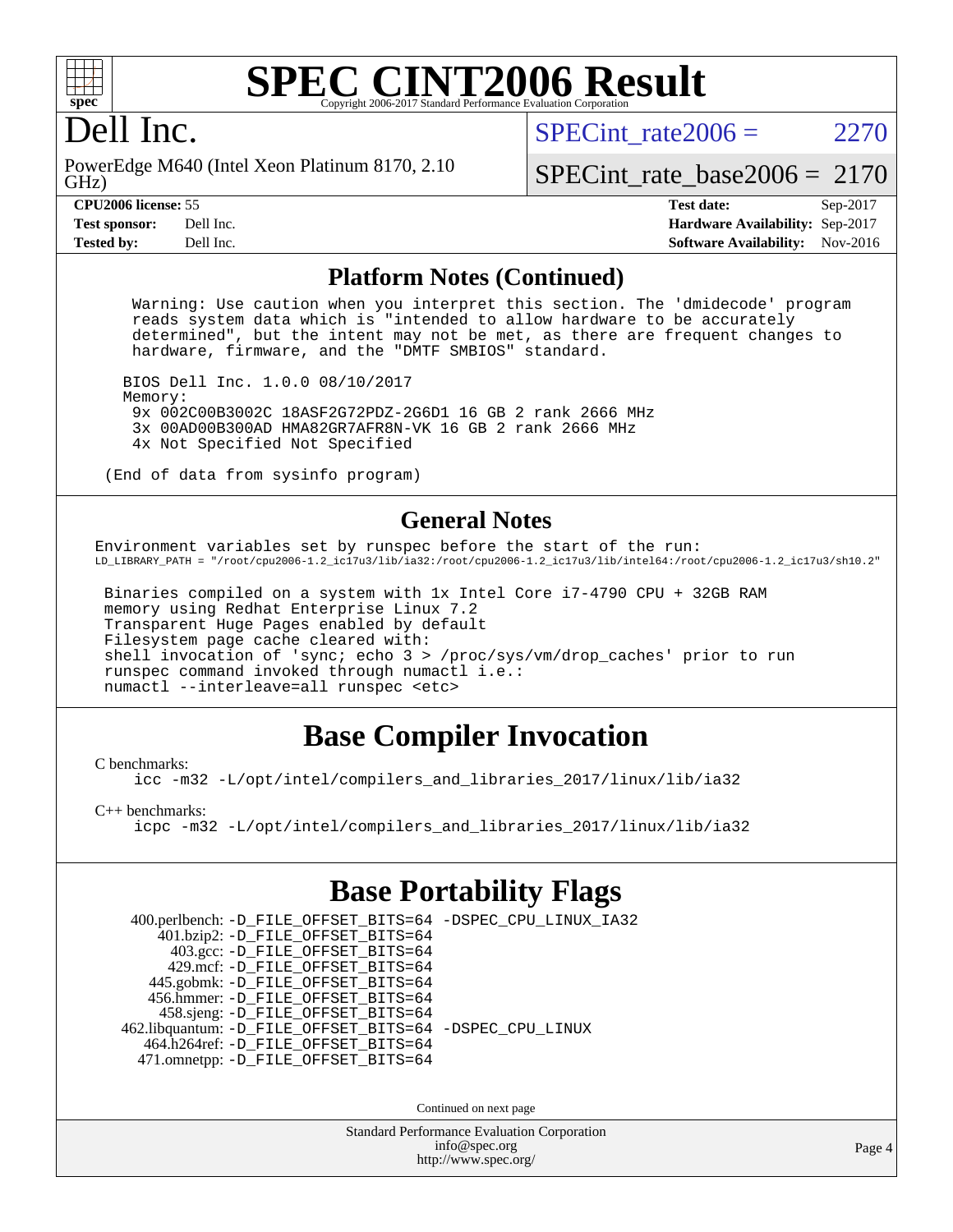

### Dell Inc.

GHz) PowerEdge M640 (Intel Xeon Platinum 8170, 2.10 SPECint rate  $2006 = 2270$ 

[SPECint\\_rate\\_base2006 =](http://www.spec.org/auto/cpu2006/Docs/result-fields.html#SPECintratebase2006) 2170

**[CPU2006 license:](http://www.spec.org/auto/cpu2006/Docs/result-fields.html#CPU2006license)** 55 **[Test date:](http://www.spec.org/auto/cpu2006/Docs/result-fields.html#Testdate)** Sep-2017 **[Test sponsor:](http://www.spec.org/auto/cpu2006/Docs/result-fields.html#Testsponsor)** Dell Inc. **[Hardware Availability:](http://www.spec.org/auto/cpu2006/Docs/result-fields.html#HardwareAvailability)** Sep-2017 **[Tested by:](http://www.spec.org/auto/cpu2006/Docs/result-fields.html#Testedby)** Dell Inc. **[Software Availability:](http://www.spec.org/auto/cpu2006/Docs/result-fields.html#SoftwareAvailability)** Nov-2016

### **[Base Portability Flags \(Continued\)](http://www.spec.org/auto/cpu2006/Docs/result-fields.html#BasePortabilityFlags)**

473.astar: [-D\\_FILE\\_OFFSET\\_BITS=64](http://www.spec.org/cpu2006/results/res2017q4/cpu2006-20170918-49912.flags.html#user_basePORTABILITY473_astar_file_offset_bits_64_438cf9856305ebd76870a2c6dc2689ab)

483.xalancbmk: [-D\\_FILE\\_OFFSET\\_BITS=64](http://www.spec.org/cpu2006/results/res2017q4/cpu2006-20170918-49912.flags.html#user_basePORTABILITY483_xalancbmk_file_offset_bits_64_438cf9856305ebd76870a2c6dc2689ab) [-DSPEC\\_CPU\\_LINUX](http://www.spec.org/cpu2006/results/res2017q4/cpu2006-20170918-49912.flags.html#b483.xalancbmk_baseCXXPORTABILITY_DSPEC_CPU_LINUX)

#### **[Base Optimization Flags](http://www.spec.org/auto/cpu2006/Docs/result-fields.html#BaseOptimizationFlags)**

[C benchmarks](http://www.spec.org/auto/cpu2006/Docs/result-fields.html#Cbenchmarks):

[-xCORE-AVX512](http://www.spec.org/cpu2006/results/res2017q4/cpu2006-20170918-49912.flags.html#user_CCbase_f-xCORE-AVX512) [-ipo](http://www.spec.org/cpu2006/results/res2017q4/cpu2006-20170918-49912.flags.html#user_CCbase_f-ipo) [-O3](http://www.spec.org/cpu2006/results/res2017q4/cpu2006-20170918-49912.flags.html#user_CCbase_f-O3) [-no-prec-div](http://www.spec.org/cpu2006/results/res2017q4/cpu2006-20170918-49912.flags.html#user_CCbase_f-no-prec-div) [-qopt-prefetch](http://www.spec.org/cpu2006/results/res2017q4/cpu2006-20170918-49912.flags.html#user_CCbase_f-qopt-prefetch) [-qopt-mem-layout-trans=3](http://www.spec.org/cpu2006/results/res2017q4/cpu2006-20170918-49912.flags.html#user_CCbase_f-qopt-mem-layout-trans_170f5be61cd2cedc9b54468c59262d5d)

[C++ benchmarks:](http://www.spec.org/auto/cpu2006/Docs/result-fields.html#CXXbenchmarks)

[-xCORE-AVX512](http://www.spec.org/cpu2006/results/res2017q4/cpu2006-20170918-49912.flags.html#user_CXXbase_f-xCORE-AVX512) [-ipo](http://www.spec.org/cpu2006/results/res2017q4/cpu2006-20170918-49912.flags.html#user_CXXbase_f-ipo) [-O3](http://www.spec.org/cpu2006/results/res2017q4/cpu2006-20170918-49912.flags.html#user_CXXbase_f-O3) [-no-prec-div](http://www.spec.org/cpu2006/results/res2017q4/cpu2006-20170918-49912.flags.html#user_CXXbase_f-no-prec-div) [-qopt-prefetch](http://www.spec.org/cpu2006/results/res2017q4/cpu2006-20170918-49912.flags.html#user_CXXbase_f-qopt-prefetch) [-qopt-mem-layout-trans=3](http://www.spec.org/cpu2006/results/res2017q4/cpu2006-20170918-49912.flags.html#user_CXXbase_f-qopt-mem-layout-trans_170f5be61cd2cedc9b54468c59262d5d) [-Wl,-z,muldefs](http://www.spec.org/cpu2006/results/res2017q4/cpu2006-20170918-49912.flags.html#user_CXXbase_link_force_multiple1_74079c344b956b9658436fd1b6dd3a8a) [-L/sh10.2 -lsmartheap](http://www.spec.org/cpu2006/results/res2017q4/cpu2006-20170918-49912.flags.html#user_CXXbase_SmartHeap_b831f2d313e2fffa6dfe3f00ffc1f1c0)

#### **[Base Other Flags](http://www.spec.org/auto/cpu2006/Docs/result-fields.html#BaseOtherFlags)**

[C benchmarks](http://www.spec.org/auto/cpu2006/Docs/result-fields.html#Cbenchmarks):

403.gcc: [-Dalloca=\\_alloca](http://www.spec.org/cpu2006/results/res2017q4/cpu2006-20170918-49912.flags.html#b403.gcc_baseEXTRA_CFLAGS_Dalloca_be3056838c12de2578596ca5467af7f3)

#### **[Peak Compiler Invocation](http://www.spec.org/auto/cpu2006/Docs/result-fields.html#PeakCompilerInvocation)**

[C benchmarks \(except as noted below\)](http://www.spec.org/auto/cpu2006/Docs/result-fields.html#Cbenchmarksexceptasnotedbelow):

[icc -m32 -L/opt/intel/compilers\\_and\\_libraries\\_2017/linux/lib/ia32](http://www.spec.org/cpu2006/results/res2017q4/cpu2006-20170918-49912.flags.html#user_CCpeak_intel_icc_c29f3ff5a7ed067b11e4ec10a03f03ae)

400.perlbench: [icc -m64](http://www.spec.org/cpu2006/results/res2017q4/cpu2006-20170918-49912.flags.html#user_peakCCLD400_perlbench_intel_icc_64bit_bda6cc9af1fdbb0edc3795bac97ada53)

401.bzip2: [icc -m64](http://www.spec.org/cpu2006/results/res2017q4/cpu2006-20170918-49912.flags.html#user_peakCCLD401_bzip2_intel_icc_64bit_bda6cc9af1fdbb0edc3795bac97ada53)

456.hmmer: [icc -m64](http://www.spec.org/cpu2006/results/res2017q4/cpu2006-20170918-49912.flags.html#user_peakCCLD456_hmmer_intel_icc_64bit_bda6cc9af1fdbb0edc3795bac97ada53)

458.sjeng: [icc -m64](http://www.spec.org/cpu2006/results/res2017q4/cpu2006-20170918-49912.flags.html#user_peakCCLD458_sjeng_intel_icc_64bit_bda6cc9af1fdbb0edc3795bac97ada53)

[C++ benchmarks:](http://www.spec.org/auto/cpu2006/Docs/result-fields.html#CXXbenchmarks)

[icpc -m32 -L/opt/intel/compilers\\_and\\_libraries\\_2017/linux/lib/ia32](http://www.spec.org/cpu2006/results/res2017q4/cpu2006-20170918-49912.flags.html#user_CXXpeak_intel_icpc_8c35c7808b62dab9ae41a1aa06361b6b)

#### **[Peak Portability Flags](http://www.spec.org/auto/cpu2006/Docs/result-fields.html#PeakPortabilityFlags)**

 400.perlbench: [-DSPEC\\_CPU\\_LP64](http://www.spec.org/cpu2006/results/res2017q4/cpu2006-20170918-49912.flags.html#b400.perlbench_peakCPORTABILITY_DSPEC_CPU_LP64) [-DSPEC\\_CPU\\_LINUX\\_X64](http://www.spec.org/cpu2006/results/res2017q4/cpu2006-20170918-49912.flags.html#b400.perlbench_peakCPORTABILITY_DSPEC_CPU_LINUX_X64) 401.bzip2: [-DSPEC\\_CPU\\_LP64](http://www.spec.org/cpu2006/results/res2017q4/cpu2006-20170918-49912.flags.html#suite_peakCPORTABILITY401_bzip2_DSPEC_CPU_LP64) 403.gcc: [-D\\_FILE\\_OFFSET\\_BITS=64](http://www.spec.org/cpu2006/results/res2017q4/cpu2006-20170918-49912.flags.html#user_peakPORTABILITY403_gcc_file_offset_bits_64_438cf9856305ebd76870a2c6dc2689ab) 429.mcf: [-D\\_FILE\\_OFFSET\\_BITS=64](http://www.spec.org/cpu2006/results/res2017q4/cpu2006-20170918-49912.flags.html#user_peakPORTABILITY429_mcf_file_offset_bits_64_438cf9856305ebd76870a2c6dc2689ab)

Continued on next page

Standard Performance Evaluation Corporation [info@spec.org](mailto:info@spec.org) <http://www.spec.org/>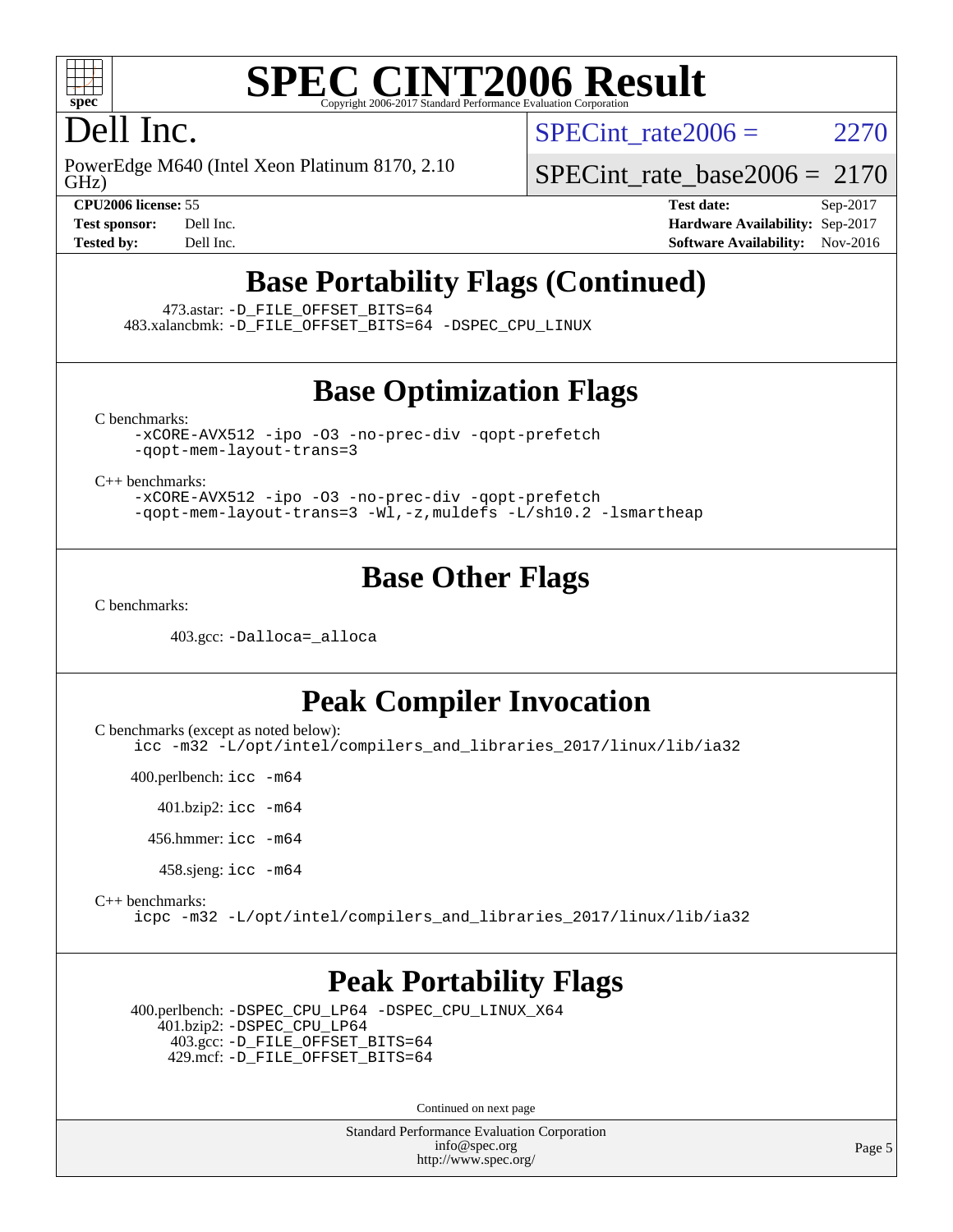

#### **[SPEC CINT2006 Result](http://www.spec.org/auto/cpu2006/Docs/result-fields.html#SPECCINT2006Result)** Copyright 2006-2017 Standard Performance Evaluation C

### Dell Inc.

GHz) PowerEdge M640 (Intel Xeon Platinum 8170, 2.10 SPECint rate  $2006 = 2270$ 

[SPECint\\_rate\\_base2006 =](http://www.spec.org/auto/cpu2006/Docs/result-fields.html#SPECintratebase2006) 2170

**[CPU2006 license:](http://www.spec.org/auto/cpu2006/Docs/result-fields.html#CPU2006license)** 55 **[Test date:](http://www.spec.org/auto/cpu2006/Docs/result-fields.html#Testdate)** Sep-2017 **[Test sponsor:](http://www.spec.org/auto/cpu2006/Docs/result-fields.html#Testsponsor)** Dell Inc. **[Hardware Availability:](http://www.spec.org/auto/cpu2006/Docs/result-fields.html#HardwareAvailability)** Sep-2017 **[Tested by:](http://www.spec.org/auto/cpu2006/Docs/result-fields.html#Testedby)** Dell Inc. **[Software Availability:](http://www.spec.org/auto/cpu2006/Docs/result-fields.html#SoftwareAvailability)** Nov-2016

### **[Peak Portability Flags \(Continued\)](http://www.spec.org/auto/cpu2006/Docs/result-fields.html#PeakPortabilityFlags)**

| 445.gobmk: -D_FILE_OFFSET_BITS=64                       |
|---------------------------------------------------------|
|                                                         |
|                                                         |
| 462.libquantum: -D_FILE_OFFSET_BITS=64 -DSPEC_CPU_LINUX |
| 464.h264ref: -D_FILE_OFFSET_BITS=64                     |
| 471.omnetpp: -D_FILE_OFFSET_BITS=64                     |
| 473.astar: -D FILE OFFSET BITS=64                       |
| 483.xalancbmk: -D_FILE_OFFSET_BITS=64 -DSPEC_CPU_LINUX  |
|                                                         |

### **[Peak Optimization Flags](http://www.spec.org/auto/cpu2006/Docs/result-fields.html#PeakOptimizationFlags)**

[C benchmarks](http://www.spec.org/auto/cpu2006/Docs/result-fields.html#Cbenchmarks):

```
Standard Performance Evaluation Corporation
                                        info@spec.org
     400.perlbench: -prof-gen(pass 1) -prof-use(pass 2) -xCORE-AVX512(pass 2)
                -par-num-threads=1(pass 1) -ipo(pass 2) -O3(pass 2)
                -no-prec-div(pass 2) -auto-ilp32 -qopt-mem-layout-trans=3
        401.bzip2: -prof-gen(pass 1) -prof-use(pass 2) -xCORE-AVX512(pass 2)
                -par-num-threads=1(pass 1) -ipo(pass 2) -O3(pass 2)
                -no-prec-div(pass 2) -qopt-prefetch -auto-ilp32
                -qopt-mem-layout-trans=3
          403.gcc: -xCORE-AVX512 -ipo -O3 -no-prec-div
                -qopt-mem-layout-trans=3
        429.mcf: basepeak = yes
       445.gobmk: basepeak = yes
       456.hmmer: -xCORE-AVX512 -ipo -O3 -no-prec-div -unroll2 -auto-ilp32
                -qopt-mem-layout-trans=3
        458.sjeng: -prof-gen(pass 1) -prof-use(pass 2) -xCORE-AVX512(pass 2)
                -par-num-threads=1(pass 1) -ipo(pass 2) -O3(pass 2)
                -no-prec-div-unroll4-auto-ilp32
                -qopt-mem-layout-trans=3
   462.libquantum: basepeak = yes
      464.h264ref: -prof-gen(pass 1) -prof-use(pass 2) -xCORE-AVX512(pass 2)
                -par-num-threads=1-ipo-O3(pass 2)-no-prec-div(pass 2) -unroll2 -qopt-mem-layout-trans=3
C++ benchmarks: 
      471.omnetpp: -prof-gen(pass 1) -prof-use(pass 2) -xCORE-AVX512(pass 2)
                -par-num-threads=1-ipo-O3(pass 2)-no-prec-div(pass 2)
                -qopt-ra-region-strategy=block 
                                      Continued on next page
```
<http://www.spec.org/>